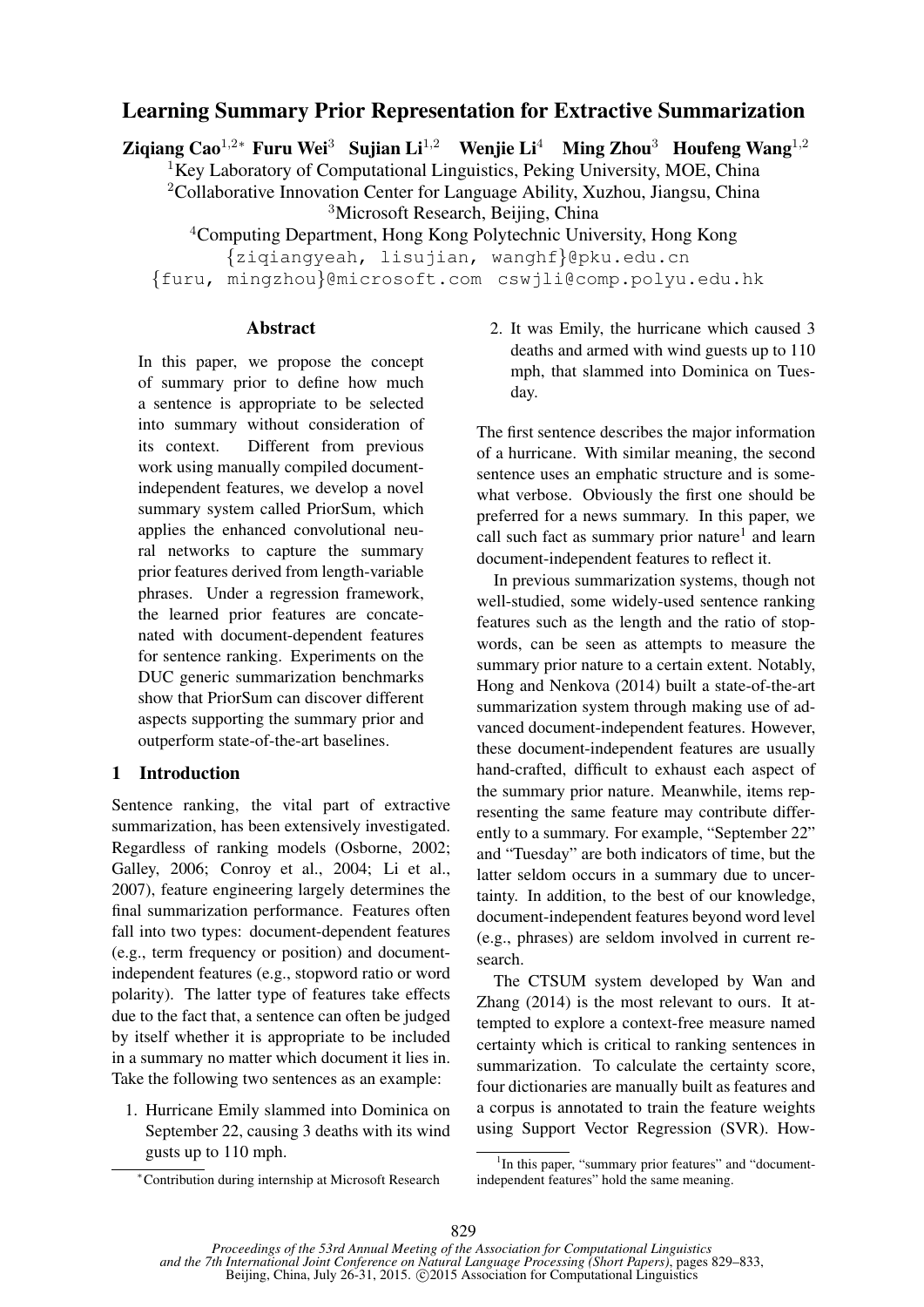ever, a low certainty score does not always represent low quality of being a summary sentence. For example, the sentence below is from a topic about "Korea nuclear issue" in DUC 2004: *Clinton acknowledged that U.S. is not yet certain that the suspicious underground construction project in North Korea is nuclear related.* The underlined phrases greatly reduce the certainty of this sentence according to Wan and Zhang (2014)'s model. But, in fact, this sentence can summarize the government's attitude and is salient enough in the related documents. Thus, in our opinion, certainty can just be viewed as a specific aspect of the summary prior nature.

To this end, we develop a novel summarization system called PriorSum to automatically exploit all possible semantic aspects latent in the summary prior nature. Since the Convolutional Neural Networks (CNNs) have shown promising progress in latent feature representation (Yih et al., 2014; Shen et al., 2014; Zeng et al., 2014), PriorSum applies CNNs with multiple filters to capture a comprehensive set of document-independent features derived from length-variable phrases. Then we adopt a two-stage max-over-time pooling operation to associate these filters since phrases with different lengths may express the same aspect of summary prior. PriorSum generates the document-independent features, and concatenates them with document-dependent ones to work for sentence regression (Section 2.1).

We conduct extensive experiments on the DUC 2001, 2002 and 2004 generic multi-document summarization datasets. The experimental results demonstrate that our model outperforms stateof-the-art extractive summarization approaches. Meanwhile, we analyze the different aspects supporting the summary prior in Section 3.3.

# 2 Methodology

Our summarization system PriorSum follows the traditional extractive framework (Carbonell and Goldstein, 1998; Li et al., 2007). Specifically, the sentence ranking process scores and ranks the sentences from documents, and then the sentence selection process chooses the top ranked sentences to generate the final summary in accordance with the length constraint and redundancy among the selected sentences.

Sentence ranking aims to measure the saliency score of a sentence with consideration of both

document-dependent and document-independent features. In this study, we apply an enhanced version of convolutional neural networks to automatically generate document-independent features according to the summary prior nature. Meanwhile, some document-dependent features are extracted. These two types of features are combined in the sentence regression step.

#### 2.1 Sentence Ranking

PriorSum improves the standard convolutional neural networks (CNNs) to learn the summary prior since CNN is able to learn compressed representation of n-grams effectively and tackle sentences with variable lengths naturally. We first introduce the standard CNNs, based on which we design our improved CNNs for obtaining document-independent features.

The standard CNNs contain a convolution operation over several word embeddings, followed by a pooling operation. Let  $v_i \in \mathbb{R}^k$  denote the kdimensional word embedding of the  $i_{th}$  word in the sentence. Assume  $v_{i:i+j}$  to be the concatenation of word embeddings  $v_i, \dots, v_{i+j}$ . A convolution operation involves a filter  $\mathbf{W}_t^h \in \mathbb{R}^{l \times hk}$ , which operates on a window of  $h$  words to produce a new feature with  $l$  dimensions:

$$
c_i^h = f(\mathbf{W}_t^h \times v_{i:i+h-1}) \tag{1}
$$

where  $f$  is a non-linear function and  $tanh$  is used like common practice. Here, the bias term is ignored for simplicity. Then  $\mathbf{W}_t^h$  is applied to each possible window of  $h$  words in the sentence of length N to produce a feature map:  $\mathbf{C}^{h}$  =  $[c_1^h, \cdots, c_{N-h+1}^h]$ . Next, we adopt the widelyused max-over-time pooling operation (Collobert et al., 2011) to obtain the final features  $\hat{c}^h$  from  $\mathbf{C}^h$ . That is,  $\hat{c}^h = \max\{\mathbf{C}^h\}$ . The idea behind this pooling operation is to capture the most important features in a feature map.

In the standard CNNs, only the fixed-length windows of words are considered to represent a sentence. As we know, the variable-length phrases composed of a sentence can better express the sentence and disclose its summary prior nature. To make full use of the phrase information, we design an improved version of the standard CNNs, which use multiple filters for different window sizes as well as two max-over-time pooling operations to get the final summary prior representation. Specifically, let  $\mathbf{W}_t^1, \cdots, \mathbf{W}_t^m$  be m filters for window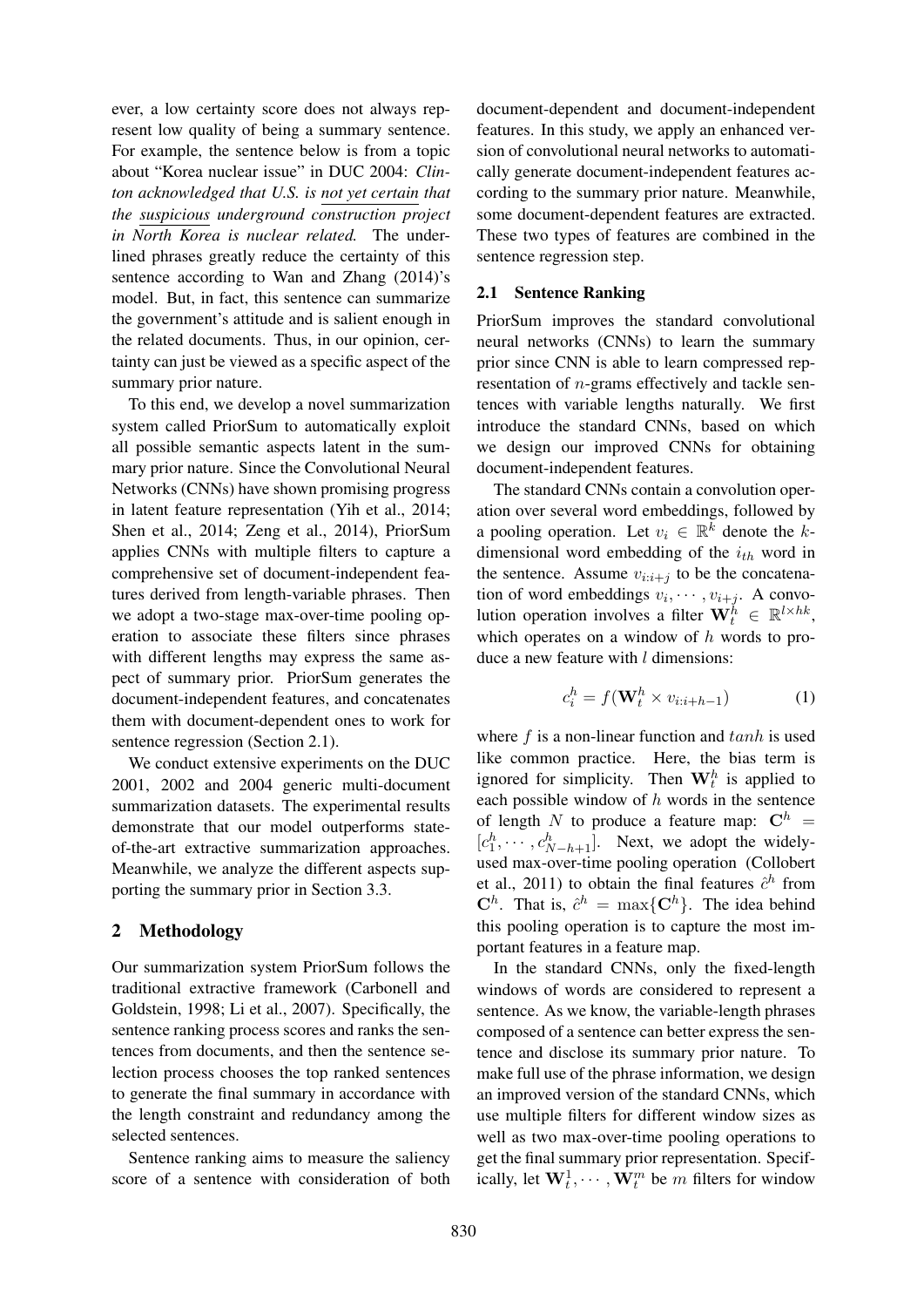sizes from 1 to  $m$ , and correspondingly we can obtain  $m$  feature maps  ${\bf C}^1,\cdots,{\bf C}^m.$  For each feature map  $\mathbf{C}^i$ , We first adopt a max-over-time pooling operation  $max{C<sup>i</sup>}$  with the goal of capturing the most salient features from each window size  $i$ . Next, a second max-over-time pooling operation is operated on all the windows to acquire the most representative features. To formulate, the document independent features  $x_p$  can be generated by:

$$
x_p = \max\{\max\{\mathbf{C}^1\}, \cdots, \max\{\mathbf{C}^m\}\}.
$$
 (2)

Kim (2014) also uses filters with varying window sizes for sentence-level classification tasks. However, he reserves all the representations generated by filters to a fully connected output layer. This practice greatly enlarges following parameters and ignores the relation among phrases with different lengths. Hence we use the two-stage max-over-time pooling to associate all these filters.

Besides the features  $x_p$  obtained through the CNNs, we also extract several documentdependent features notated as  $x_e$ , shown in Table 1. In the end,  $x_p$  is combined with  $x_e$  to conduct sentence ranking. Here we follow the regression framework of Li et al. (2007). The sentence saliency  $y$  is scored by ROUGE-2 (Lin, 2004) (stopwords removed) and the model tries to estimate this saliency.

$$
\phi = [x_p, x_e] \tag{3}
$$

$$
\hat{y} = w_r^T \times \phi \tag{4}
$$

where  $w_r \in R^{l+|x_e|}$  is the regression weights. We use linear transformation since it is convenient to compare with regression baselines (see Section 3.2).

| Feature         | Description                                                        |
|-----------------|--------------------------------------------------------------------|
| <b>POSITION</b> | The position of the sentence.                                      |
| $AVG-TF$        | The averaged term frequency values of<br>words in the sentence.    |
| AVG-CF          | The averaged cluster frequency values of<br>words in the sentence. |

Table 1: Extracted document-dependent features.

#### 2.2 Sentence Selection

A summary is obliged to offer both informative and non-redundant content. Here, we employ a simple greedy algorithm to select sentences, similar to the MMR strategy (Carbonell and Goldstein, 1998). Firstly, we remove sentences less than 8

words (as in Erkan and Radev (2004)) and sort the rest in descending order according to the estimated saliency scores. Then, we iteratively dequeue one sentence, and append it to the current summary if it is non-redundant. A sentence is considered nonredundant if it contains more new words compared to the current summary content. We empirically set the cut-off of new word ratio to 0.5.

### 3 Experiments

#### 3.1 Experiment Setup

In our work, we focus on the generic multidocument summarization task and carry out experiments on DUC 2001 2004 datasets. All the documents are from newswires and grouped into various thematic clusters. The summary length is limited to 100 words (665 bytes for DUC 2004). We use DUC 2003 data as the development set and conduct a 3-fold cross-validation on DUC 2001, 2002 and 2004 datasets with two years of data as training set and one year of data as test set.

We directly use the look-up table of 25 dimensional word embeddings trained by the model of Collobert et al. (2011). These small word embeddings largely reduces model parameters. The dimension  $l$  of the hidden documentindependent features is experimented in the range of [1, 40], and the window sizes are experimented between 1 and 5. Through parameter experiments on development set, we set  $l = 20$  and  $m = 3$  for PriorSum. To update the weights  $W_t^h$  and  $w_r$ , we apply the diagonal variant of AdaGrad with minibatches (Duchi et al., 2011).

For evaluation, we adopt the widely-used automatic evaluation metric ROUGE (Lin, 2004), and take ROUGE-1 and ROUGE-2 as the main measures.

#### 3.2 Comparison with Baseline Methods

To evaluate the summarization performance of PriorSum, we compare it with the best peer systems (PeerT, Peer26 and Peer65 in Table 2) participating DUC evaluations. We also choose as baselines those state-of-the-art summarization results on DUC (2001, 2002, and 2004) data. To our knowledge, the best reported results on DUC 2001, 2002 and 2004 are from R2N2 (Cao et al., 2015), ClusterCMRW (Wan and Yang, 2008) and REG-SUM<sup>2</sup> (Hong and Nenkova, 2014) respectively. R2N2 applies recursive neural networks to learn

 ${}^{2}$ REGSUM truncates a summary to 100 words.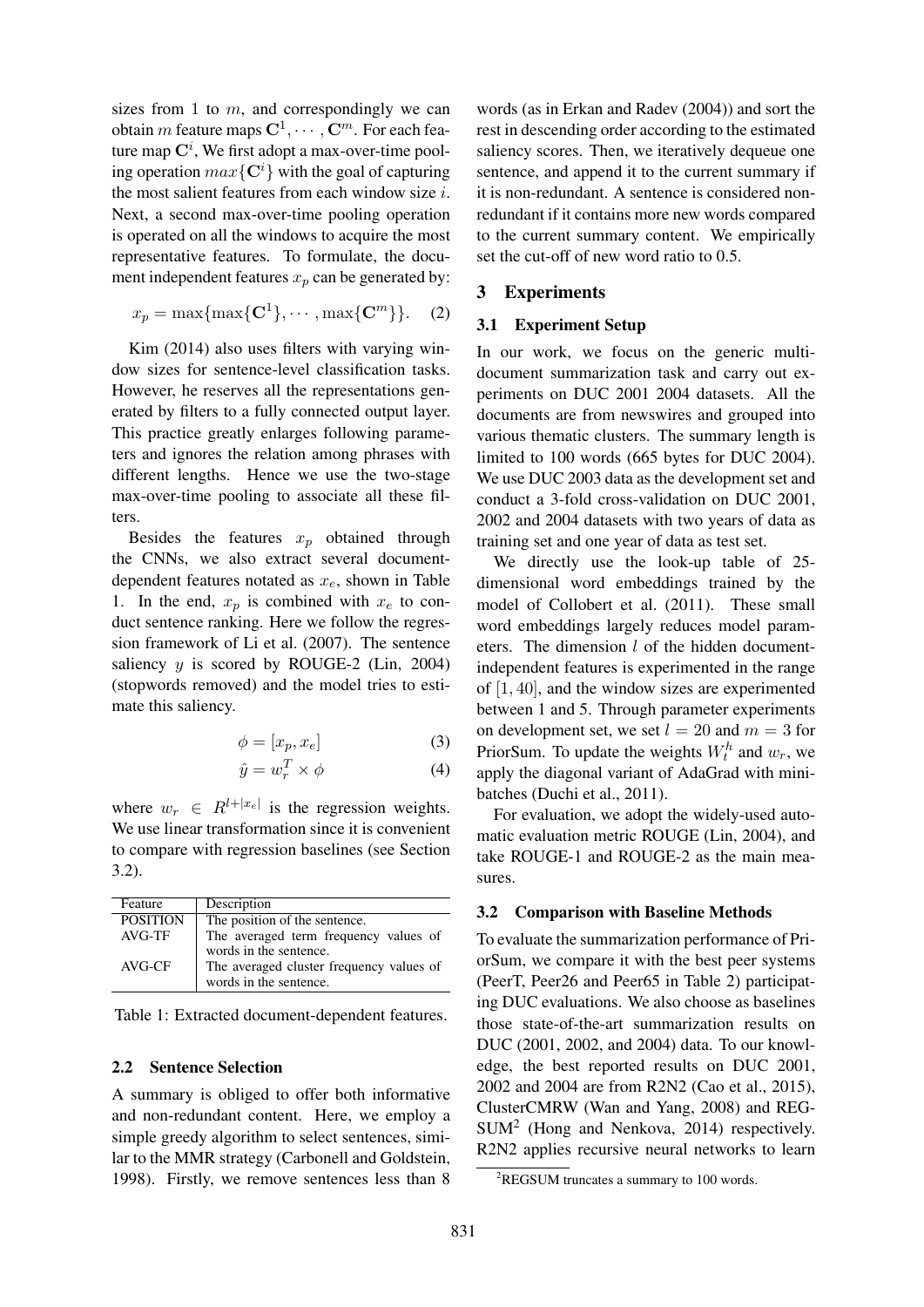feature combination. ClusterCMRW incorporates the cluster-level information into the graph-based ranking algorithm. REGSUM is a word regression approach based on some advanced features such as word polarities (Wiebe et al., 2005) and categories (Tausczik and Pennebaker, 2010). For these three systems, we directly cite their published results, marked with the sign "\*" as in Table 2. Meanwhile, LexRank (Erkan and Radev, 2004), a commonly-used graph-based summarization model, is introduced as an extra baseline. Comparing with this baseline can demonstrate the performance level of regression approaches. The baseline StandardCNN means that we adopt the standard CNNS with fixed window size for summary prior representation.

To explore the effects of the learned summary prior representations, we design a baseline system named Reg\_Manual which adopts manuallycompiled document-independent features such as NUMBER (whether number exist), NENTITY (whether named entities exist) and STOPRATIO (the ratio of stopwords). Then we combine these features with document-dependent features in Table 1 and tune the feature weights through LIB-LINEAR<sup>3</sup> support vector regression.

From Table 2, we can see that PriorSum can achieve a comparable performance to the stateof-the-art summarization systems R2N2, Cluster-CMRW and REGSUM. With respect to baselines, PriorSum significantly<sup>4</sup> outperforms Reg\_Manual which uses manually compiled features and the graph-based summarization system LexRank. Meanwhile, PriorSum always enjoys a reasonable increase over StandardCNN, which verifies the effects of the enhanced CNNs. It is noted that StandardCNN can also achieve the state-of-the-art performance, indicating the summary prior representation really works.

#### 3.3 Analysis

In this section, we explore what PriorSum learns according to the summary prior representations. Since the convolution layer follows a linear regression output, we apply a simple strategy to measure how much the learned document-independent features contribute to the saliency estimation. Specifically, for each sentence, we ignore its documentdependent features through setting their values as

| Year | System              | ROUGE-1 | ROUGE-2 |
|------|---------------------|---------|---------|
| 2001 | PeerT               | 33.03   | 7.86    |
|      | $R2N2*$             | 35.88   | 7.64    |
|      | LexRank             | 33.43   | 6.09    |
|      | Reg_Manual          | 34.55   | 7.18    |
|      | StandardCNN         | 35.19   | 7.63    |
|      | PriorSum            | 35.98   | 7.89    |
| 2002 | Peer <sub>26</sub>  | 35.15   | 7.64    |
|      | $ClusterCMRW^*$     | 38.55   | 8.65    |
|      | LexRank             | 35.29   | 7.54    |
|      | Reg_Manual          | 34.81   | 8.12    |
|      | StandardCNN         | 35.73   | 8.69    |
|      | PriorSum            | 36.63   | 8.97    |
| 2004 | Peer <sub>65</sub>  | 37.88   | 9.18    |
|      | REGSUM <sup>*</sup> | 38.57   | 9.75    |
|      | LexRank             | 37.87   | 8.88    |
|      | Reg_Manual          | 37.05   | 9.34    |
|      | StandardCNN         | 37.90   | 9.93    |
|      | PriorSum            | 38.91   | 10.07   |

Table 2: Comparison results (%) on DUC datasets.

|        | Meanwhile, Yugoslavia's P.M. told an emer-        |  |
|--------|---------------------------------------------------|--|
|        | gency session Monday that the country is faced    |  |
|        | with war.                                         |  |
| high   | The rebels ethnic Tutsis, disenchanted members    |  |
| scored | of President Laurent Kabila's army took up arms,  |  |
|        | creating division among Congo's 400 tribes.       |  |
|        | The blast killed two assailants, wounded 21 Is-   |  |
|        | raelis and prompted Israel to suspend implemen-   |  |
|        | tation of the peace accord with the Palestinians. |  |
|        | The greatest need is that many, many of us have   |  |
|        | been psychologically traumatized, and very, very  |  |
|        | few are receiving help.                           |  |
| low    | Ruben Rivera: An impatient hitter who will        |  |
| scored | chase pitches out of the strike zone.             |  |
|        | I think we should worry about tuberculosis and    |  |
|        | the risk to the general population.               |  |

Table 3: Example sentences selected by prior scores.

zeros and then apply a linear transformation using the weight  $w_r$  to get a summary prior score  $x_n$ . The greater the score, the more possible a sentence is to be included in a summary without context consideration. We analyze what intuitive features are hidden in the summary prior representation.

From Table 3, first we find that high-scored sentences contains more named entities and numbers, which conforms to human intuition. By contrast, the features NENTITY and NUMBER in Reg Manual hold very small weights, only  $2\%, 3\%$  compared with the most significant feature AVG-CF. One possible reason is that named entities or numbers are not independent features. For example, "month  $+$  number" is a common timestamp for an event whereas "number + a.m." is over-detailed and seldom appears in a summary. We can also see that low-scored sentences are relatively informal and fail to provide facts, which

<sup>3</sup>http://www.csie.ntu.edu.tw/˜cjlin/ liblinear/

<sup>&</sup>lt;sup>4</sup>T-test with *p*-value  $\leq 0.05$